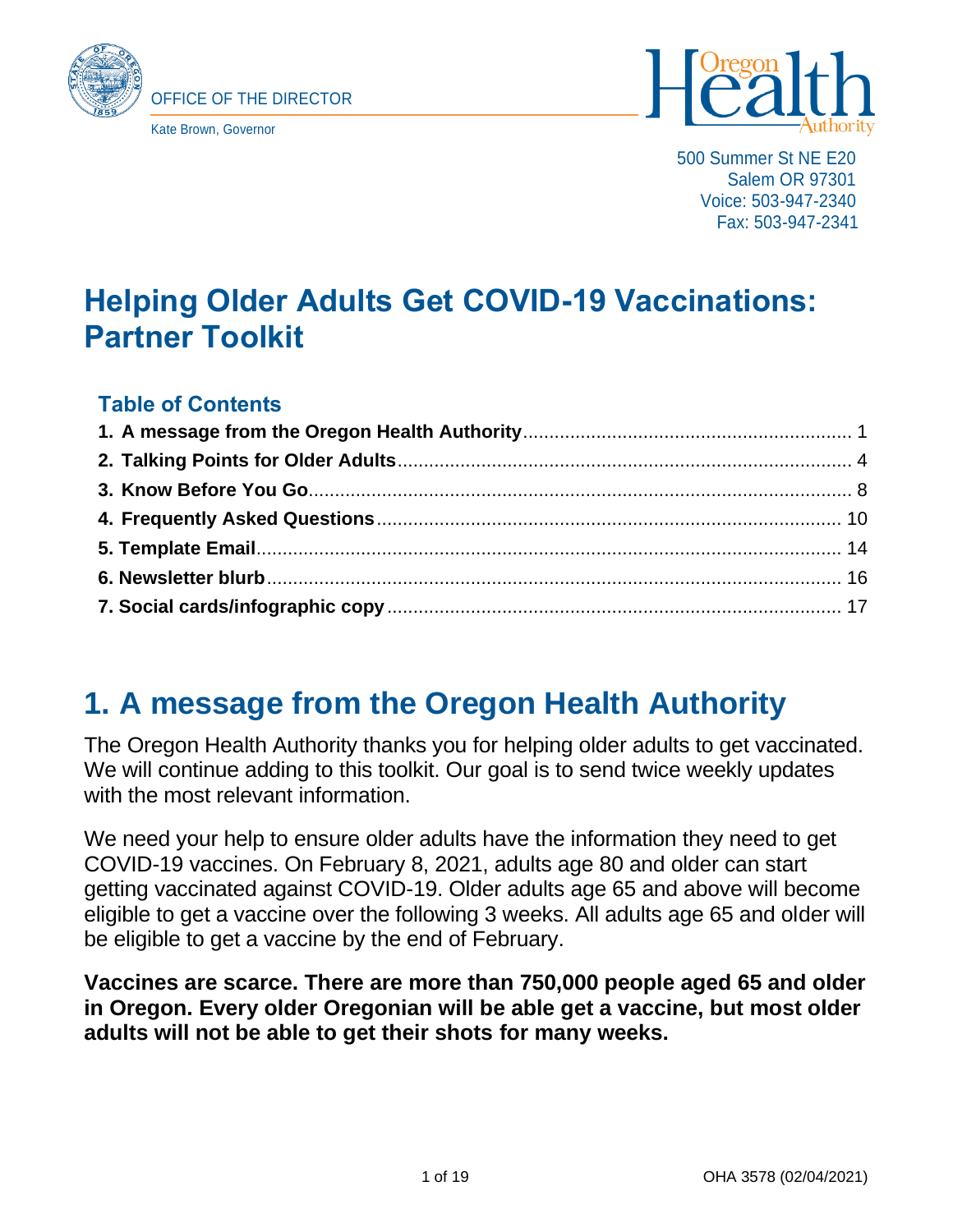In the coming weeks, we know there will be more older adults who want to get vaccinated than there will be vaccines available. **We are asking for your help to set expectations with older adults.** While vaccine providers can't give every older adult an appointment as soon as they want one, we can give them different ways to get linked to vaccine information and events.

On February 8, 2021, the Oregon Health Authority will launch a new tool at **[covidvaccine.oregon.gov](http://covidvaccine.oregon.gov/) called Get Vaccinated Oregon.** This tool will allow people to determine if they are currently eligible for a vaccine and register to get email alerts or text notifications when they become eligible. Once eligible to be vaccinated, this tool will help direct users to vaccine events in their area. This tool will be open to all Oregonians. Using this tool does not quarantee users a specific "spot in line." Once eligible, notified users may use the tool to find a vaccine event in their area.

We hope this will help reduce confusion and frustration as we work together to support older adults at a time when vaccines remain in critically short supply in the U.S. and here in Oregon.

More than 115,000 people aged 60 and older have already gotten a vaccine due to their status as a healthcare worker, educator or other already eligible group. State health officials estimate it will take weeks to vaccinate more than 7 in 10 adults aged 65 and older. Below is a graphic that explains the current status of total vaccine-eligible folks versus total cumulative vaccine supply over time here in Oregon: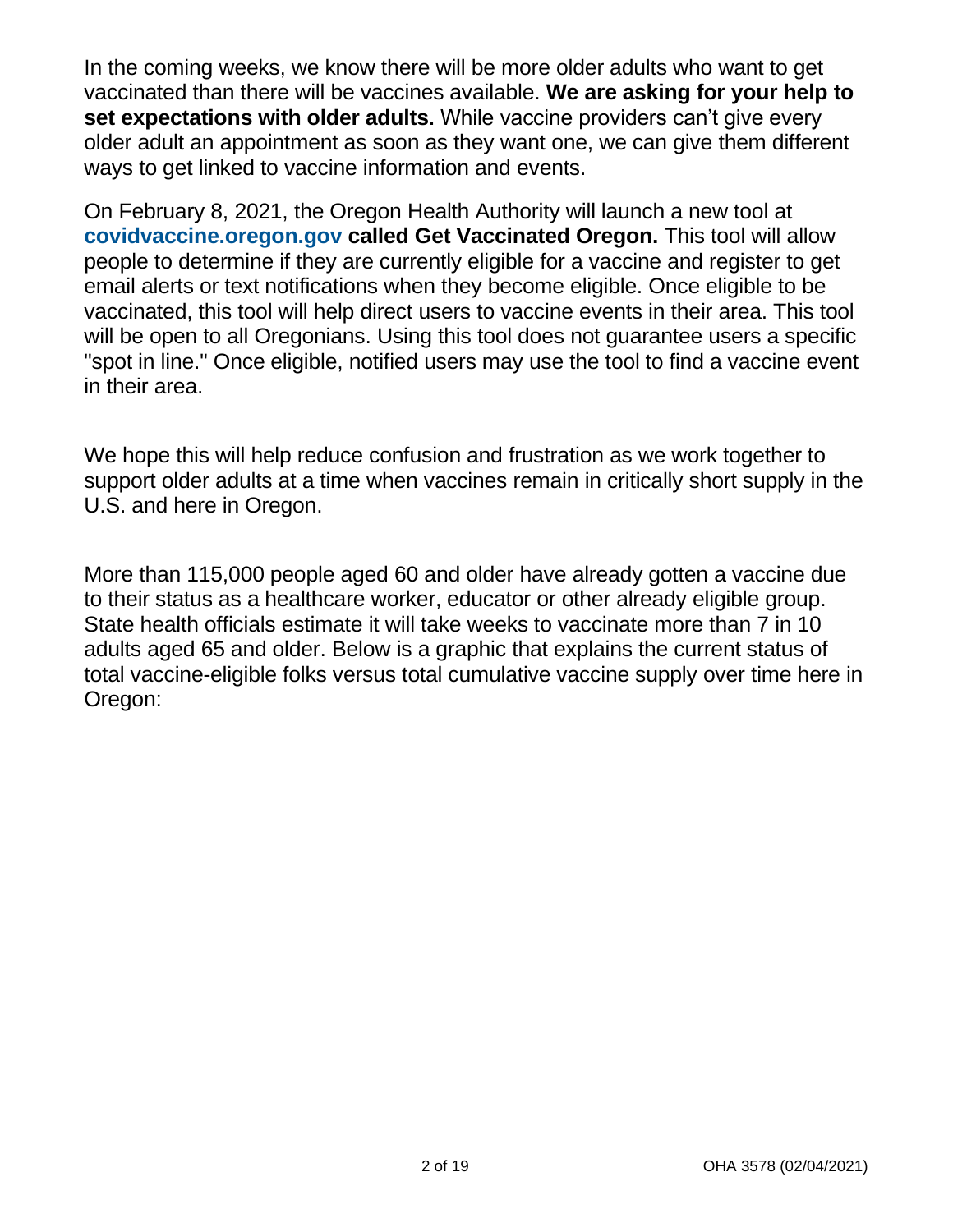# **High Level Forecast**

First Dose Supply vs. Eligible Population



**All older adults will be eligible to get a vaccine by the end of February. Here are dates for when adults age 65 and older can start getting vaccinated:**

| <b>Who</b>             | When               | <b>Approximate</b><br><b>Number of Adults</b> | <b>Phase</b> |
|------------------------|--------------------|-----------------------------------------------|--------------|
| 80 and<br>older        | <b>February 8</b>  | 168,000                                       | 1B, Group 2  |
| <b>75 and</b><br>older | <b>February 15</b> | 134,000                                       | 1B, Group 3  |
| 70 and<br>older        | <b>February 22</b> | 206,000                                       | 1B, Group 4  |
| <b>65 and</b><br>older | March 1            | 258,000                                       | 1B, Group 5  |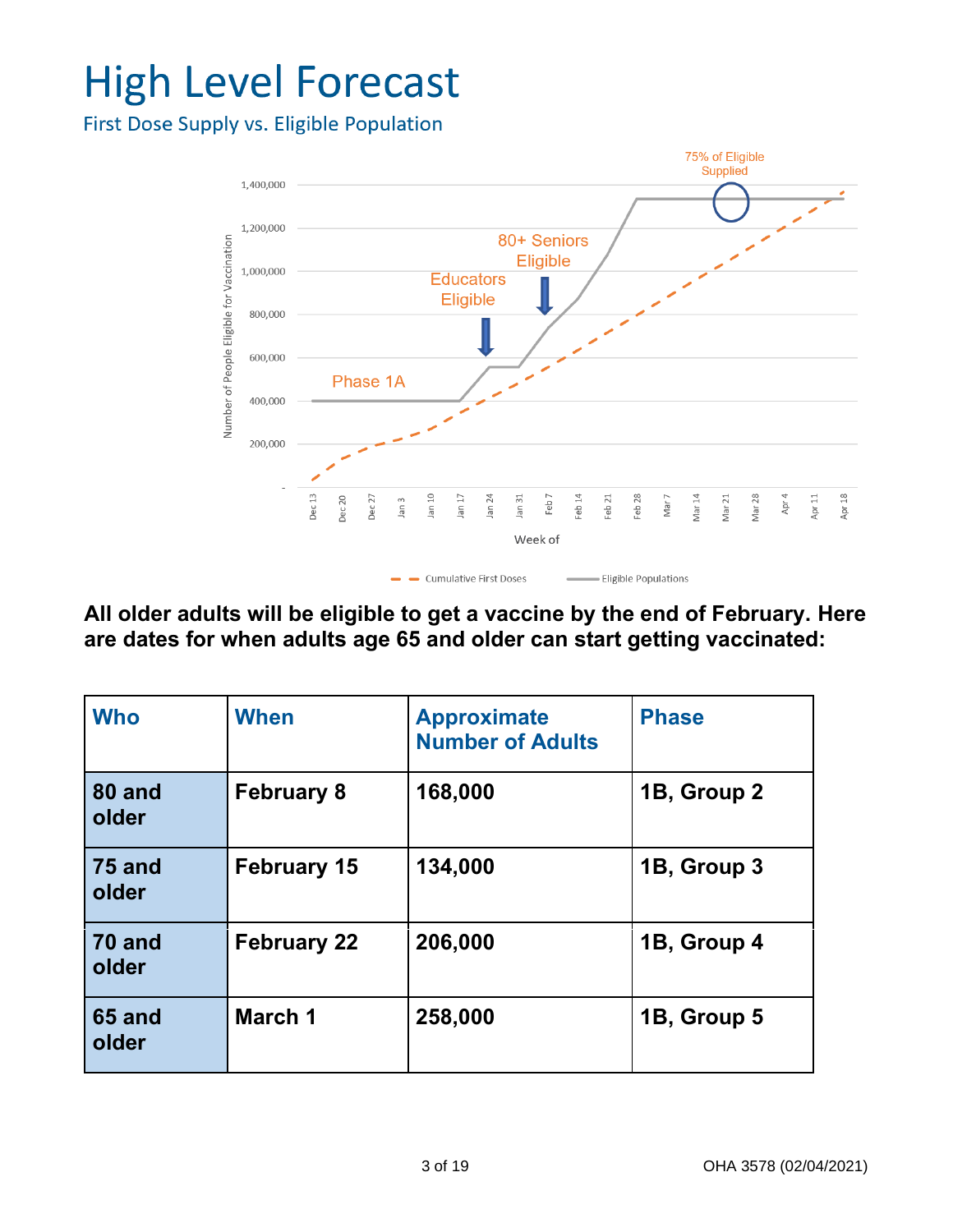You can help make the vaccination process better for older adults.

Since the start of the pandemic, Oregon has prioritized protecting older adults. While every COVID death is tragic, Oregon has the second lowest COVID-19 infection rate among older people, and the third-lowest death rate among older people, in the nation.

Your partnership has helped save lives. We are committed to sharing information with you as we continue to roll-out Oregon's vaccination program. Thank you for all you are doing.

### <span id="page-3-0"></span>**2.Talking Points for Older Adults**

*Below are several talking points you can use to communicate with older adults.* 

- **The pandemic has taken a hard toll on older adults.** The state's vaccine plan prioritizes older adults since they can face life-threatening health consequences if exposed to the virus.
- **Every older Oregonian will be able get vaccinated, but most will not get their vaccines for many weeks.**
	- o Please have patience.
	- $\circ$  There will be more older adults who want to get vaccinated than there is vaccine. State health officials think it will take weeks to have enough vaccine to vaccinate more than 7 in 10 adults aged 65 and older.
	- o This means you might be in a group that *can* get a vaccine, but will still have to wait. It all depends on how many vaccines the federal government sends to our state.
- **You will most likely not get an appointment right away.** Vaccines are scarce but every week the state gets more doses. Eventually, everyone who wants an appointment for a vaccine will get one, it is just going to take time. While vaccine providers can't give you an appointment as soon as you want, we can give you different ways to get linked to vaccine information and events.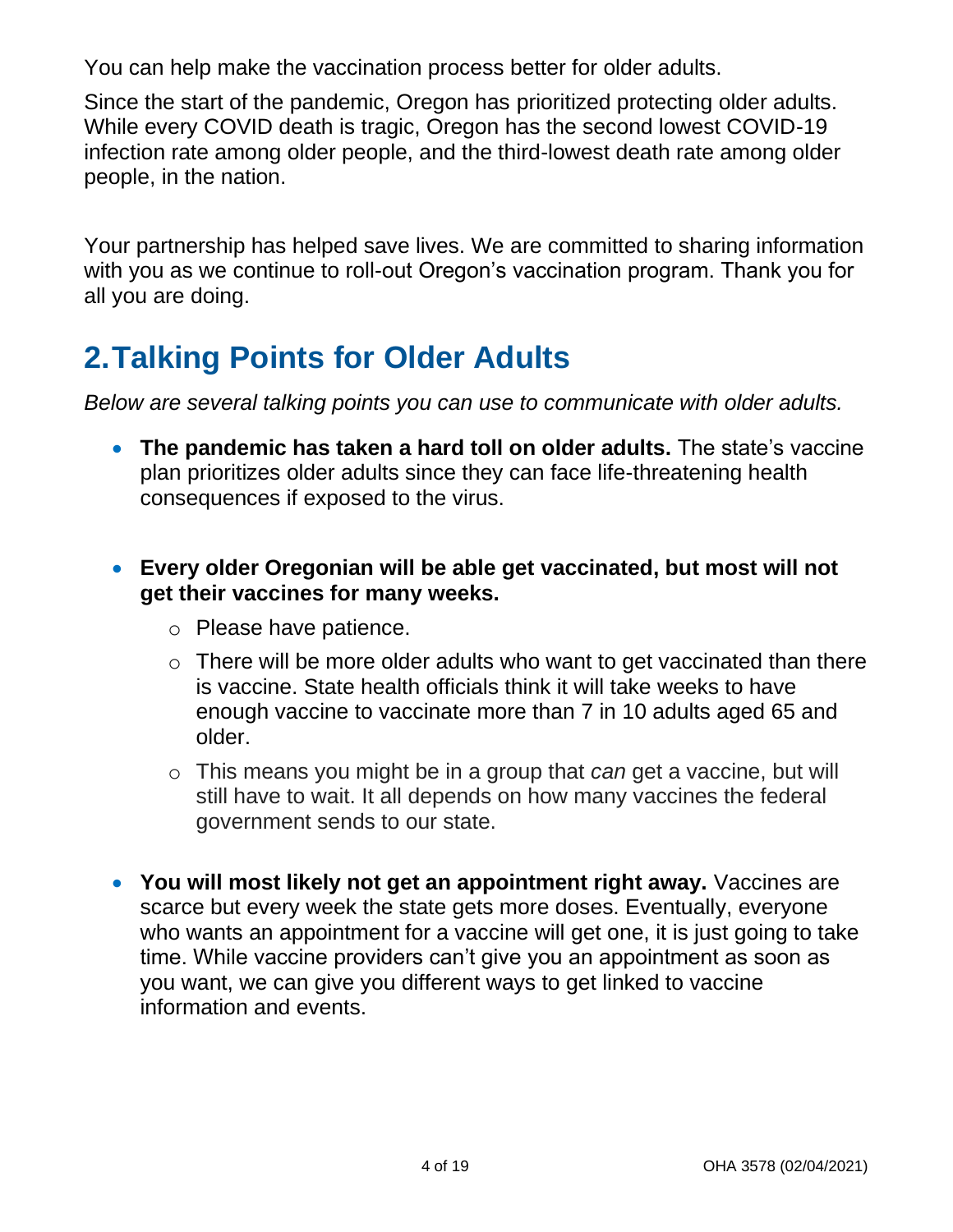#### **There are two main ways you can learn about getting vaccinated:**

- **NEW FEATURES on [covid.vaccine.oregon.gov:](https://covidvaccine.oregon.gov/)** OHA's vaccination website features facts about COVID-19 vaccines. **As of February 8, 2021**, the website also includes a new tool, **Get Vaccinated Oregon**. This tool will allow people to determine if they are currently eligible for a vaccine and register to get email alerts or text notifications when they become eligible. Once eligible to be vaccinated, this tool will help direct users to vaccine events in their area. This tool will be open to all Oregonians. Using this tool does not guarantee users a specific "spot in line." Once eligible, notified users may use the tool to find a vaccine event in their area**.**
	- **EXED 5, 2021** vaccine information by county will be newly updated on our website at **[covid.vaccine.oregon.gov](https://covidvaccine.oregon.gov/)** to include specific information about where an older adult can access vaccine in their area.
- **211**: Older Oregonians can also text ORCOVID to 898211 to get text/SMS updates (English and Spanish only) or email **[ORCOVID@211info.org](mailto:ORCOVID@211info.org)**. If they can't get their COVID-19 vaccine question answered on the website, by text, or by email, they can call 211 or 1-866-698-6155, which is open from 6 a.m. to 7 p.m. daily, including holidays. Please be aware that wait times may be long due to high call volumes. There is an option to get a call back rather than wait on hold (in English and Spanish). Free interpretation is available for all other languages. TTY: Dial 711 or call 1-866-698-6155.

#### **WHY get a COVID vaccine?**

- **You can protect yourself and help stop the pandemic by getting a COVID vaccine.** Getting vaccinated against COVID-19 is one of the best ways to protect yourself, your family and those who are close to you, and your community.
- We understand some people may be concerned about the vaccines and have questions, but they have been shown to be safe and effective. The U.S. Food and Drug Administration (FDA) has granted Emergency Use Authorizations (EUA) for the COVID-19 vaccines because the data, from large clinical trials, showed they were safe and effective. The known and potential benefits from the vaccine outweigh the known and potential harms from getting COVID-19.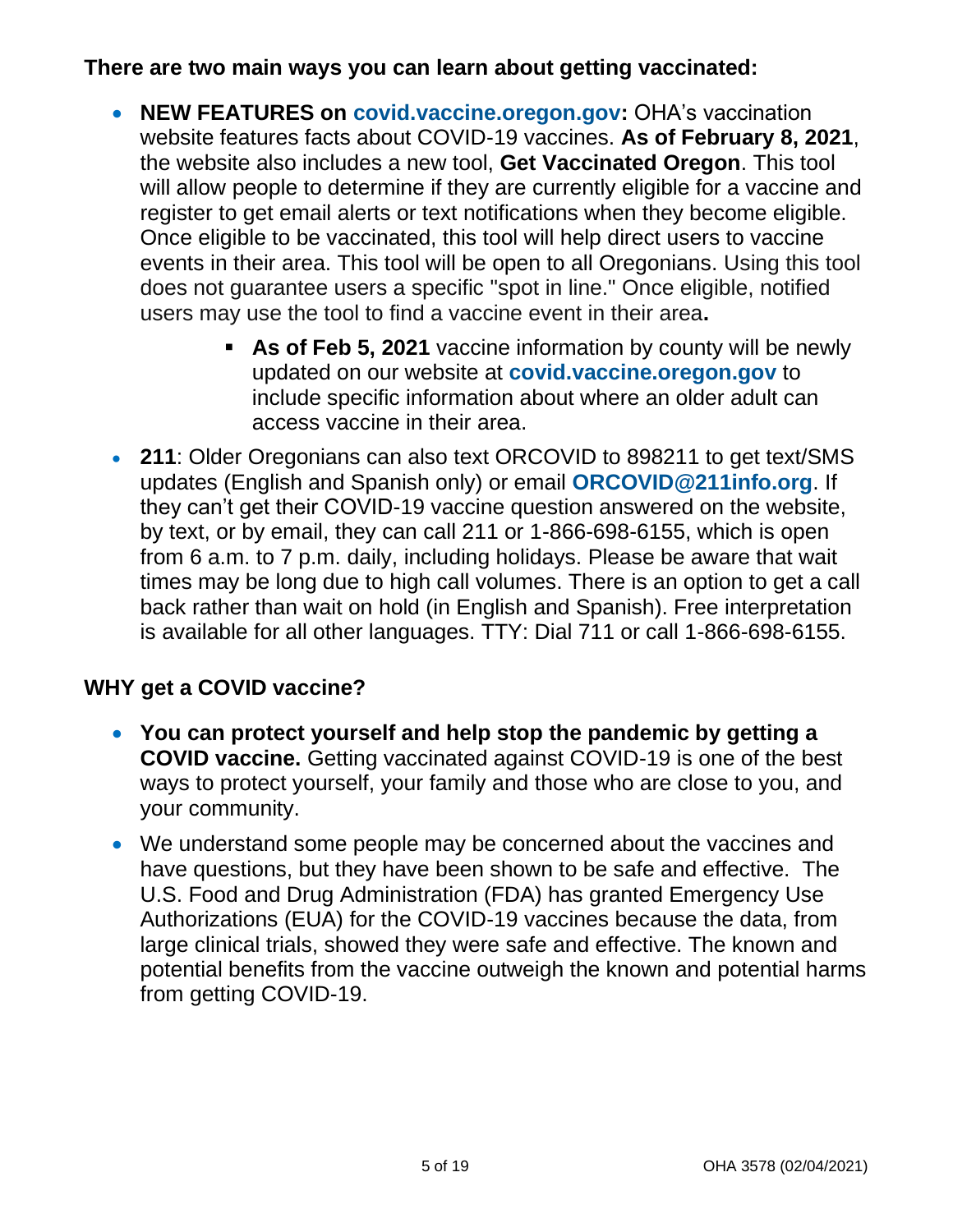• The more people who get vaccinated against COVID-19, the better it is for everyone. When enough people get vaccinated, we will be able to see our loved ones and restore some normalcy to our lives.

#### **WHO can get a COVID vaccine? WHEN?**

- Several categories of groups are currently eligible for vaccine
	- o Phase 1A included healthcare providers and other groups, please visit **[covidvaccine.oregon.gov](http://covidvaccine.oregon.gov/)** for a detailed list of eligible groups.
	- o Phase 1B includes public and private K-12 educators and staff, child care providers and staff, and early childhood educators and staff.
- Please visit our website at **[covidvaccine.oregon.gov](http://covidvaccine.oregon.gov/)** to see the full list of Phase 1A eligible groups and visit here to see the most up-to-date infographic as groups become eligible.

#### **Here are dates for when adults age 65 and older can get a vaccine:**

| <b>Who</b>      | When                    | <b>Phase</b> |
|-----------------|-------------------------|--------------|
| 80 and<br>older | <b>February 8, 2021</b> | 1B, Group 2  |
| 75 and<br>older | February 15, 2021       | 1B, Group 3  |
| 70 and<br>older | February 22, 2021       | 1B, Group 4  |
| 65 and<br>older | March 1, 2021           | 1B, Group 5  |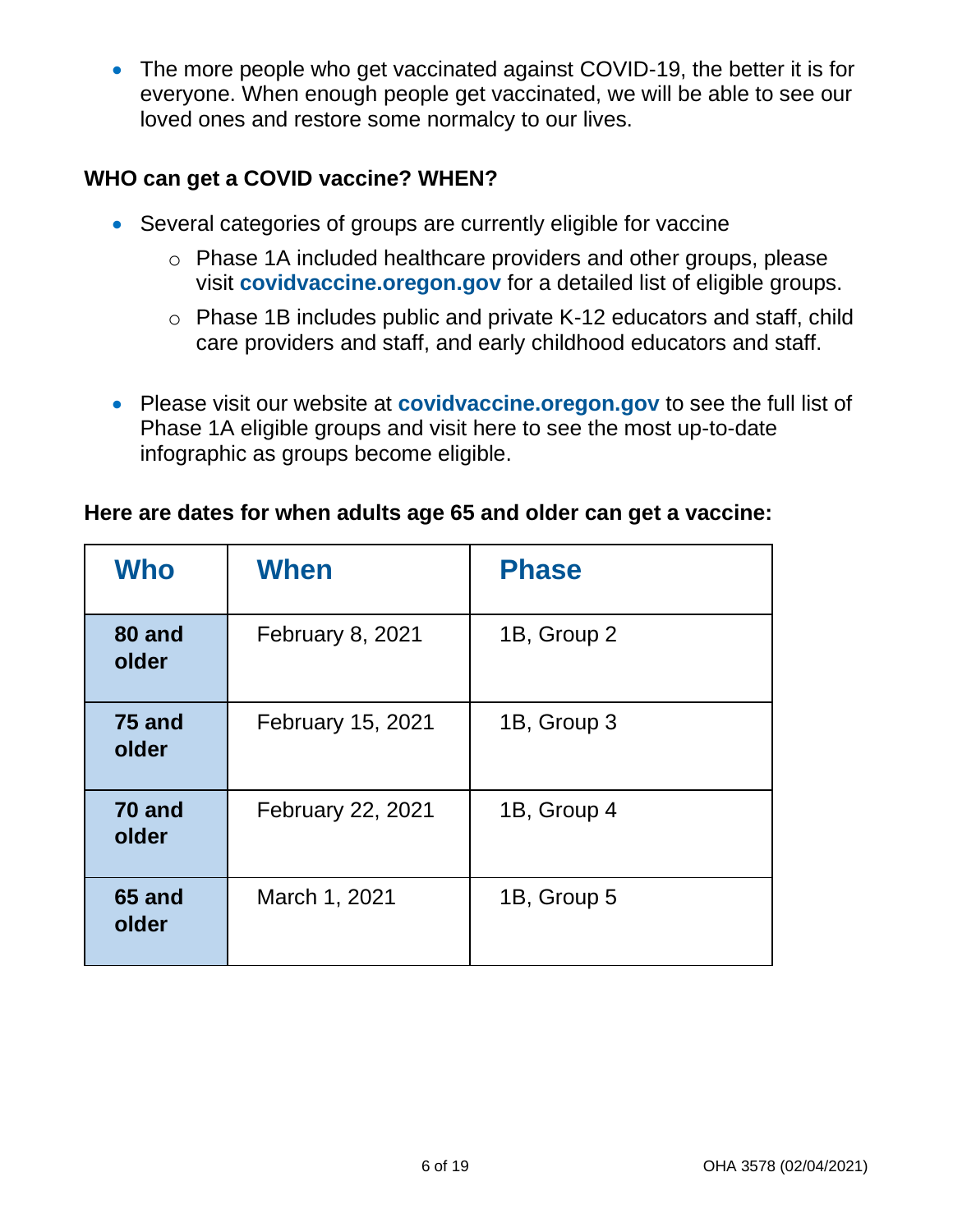#### **Infographic**

Here is an infographic that explains eligible groups.

#### Phase 1A December 12, 2020 **Phase 1B Everyone in Phase 1A, Groups 1,2,3 and 4** are currently eligible for the vaccine. **Bevond Date TBD** Who's getting vaccinated in Oregon next **Group 1** • Individuals working in a correctional setting • Hospital staff with patient Subsequent groups will be **Group 1** care responsibilities Group 3 determined in coordination Childcare providers, early learning • Urgent care with the Vaccine Advisory • HCPs in outpatient settings serving and K-12 educators and staff **Committee and shared on** • Skilled nursing and memory care specific high-risk groups Eligible week of January 25, 2021 **OHA's COVID-19 vaccine web** facility healthcare personnel (HCP) • Day treatment services page. These are examples of **Group 2** and residents groups of people who may • Non-emergency medical transport People 80 and older • Tribal health programs included: (NEMT) **Eligible February 8, 2021** • Emergency medical services (EMS) • Critical workers in high-risk Paid or unpaid caregivers (including ۰ Group<sub>3</sub> settings - workers who providers and other first responders parents or foster parents) of are in industries essential People 75 and older medically fragile children or adults • All health care interpreters and to the functioning of society **Eligible February 15, 2021** traditional health workers in any who live at home and substantially higher setting within Phase 1a • Adults and age-eligible children who Group 4 risk of exposure have a medical condition or disability People 70 and older • People of all ages with **Group 2** who receive services in their homes Eligible February 22, 2021 underlying conditions that • Other long-term care facilities. put them at moderately Group 4 including all paid and unpaid HCP, all Group 5 higher risk staff and contractors, including • All other outpatient HCPs People 65 and older • People in prisons, jails, residents who meet the age Eligible March 1, 2021 detention centers, and • Other HCP who provide direct service requirements of: similar facilities, and staff to people with I/DD and other **O** Residential care facilities who work in such settings high-risk populations. **Educators:** ○ Adult foster care • General population Other public health settings, such as  $105.000*$  approximately ○ Group homes for people with HCP serving WIC, or CBO's with intellectual and developmental People over 65: direct or indirect exposures disabilities 795,000\* approximately • Other similar congregate care sites People eligible: • Hospice programs 400,000 approximately • Mobile crisis care and related services

\* Oregon's vaccine supply is limited. It is estimated to take 12-15 weeks to vaccinate groups 1-5 of Phase 1B.

#### **HOW can older adults get to a COVID-19 vaccine?**

- Right now, eligible adults are getting vaccinated at local public health authorities or their partners, hospitals, vaccination events, and some pharmacies (and in long-term care sites).
- **Nursing home, assisted living and other licensed Long-Term Care facilities**: Pharmacy partners are vaccinating residents and staff at most licensed facilities for older adults and people with disabilities. Residents (or family members) can ask their facility operator when their residence is scheduled for a vaccination clinic.

JHA 3527A (02/02/2021)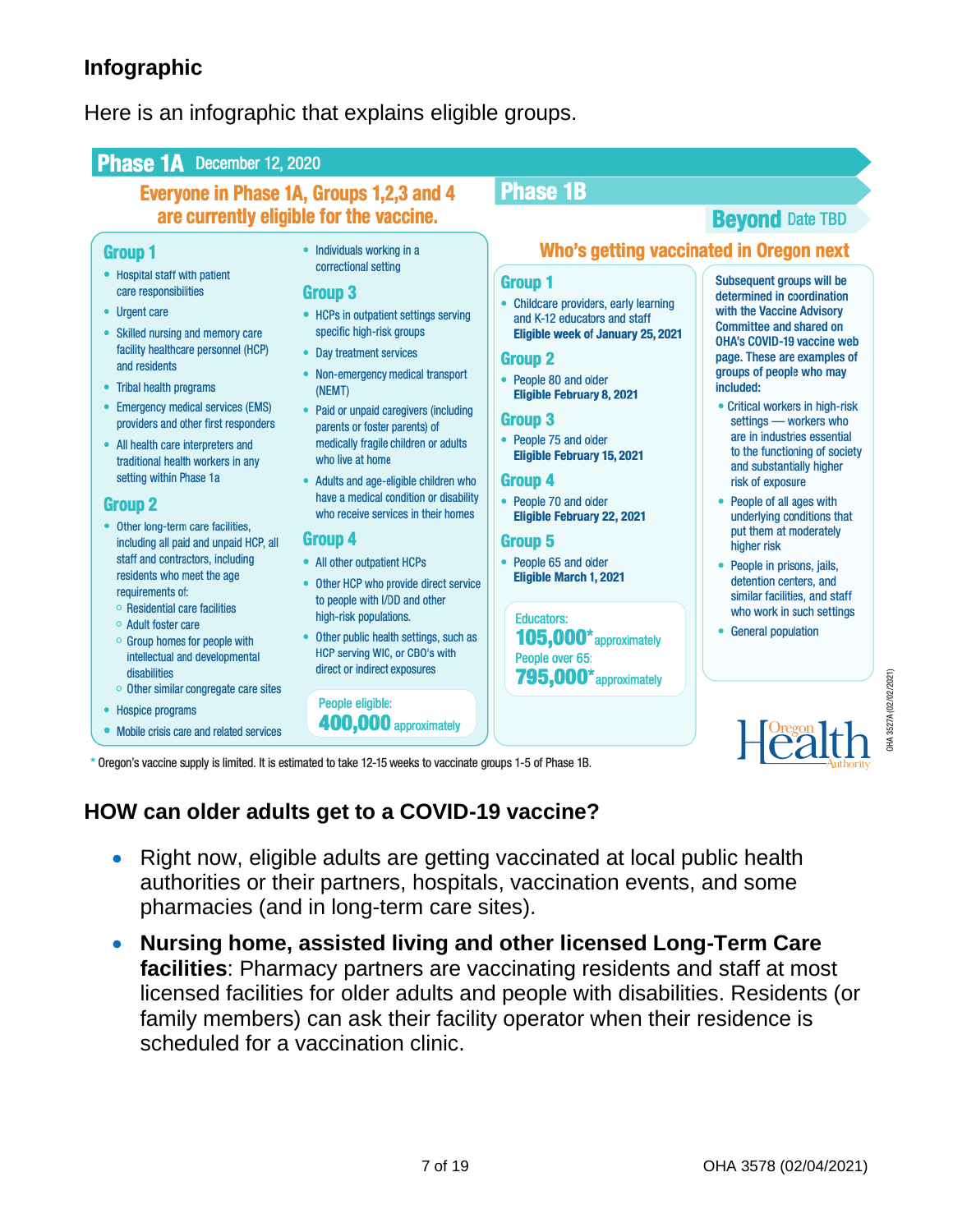- For now, due to the limited supply, your primary care provider (your doctor's office) likely won't get vaccines.
- **NEW FEATURES on [covid.vaccine.oregon.gov:](https://covidvaccine.oregon.gov/)** OHA's vaccination website features facts about COVID-19 vaccines. **As of February 8, 2021**, the website also includes a new tool, **Get Vaccinated Oregon**. This tool will allow people to determine if they are currently eligible for a vaccine and register to get email alerts or text notifications when they become eligible. Once eligible to be vaccinated, this tool will help direct users to vaccine events in their area. This tool will be open to all Oregonians. Using this tool does not guarantee users a specific "spot in line." Once eligible, notified users may use the tool to find a vaccine event in their area**.**
	- o **As of Feb 5, 2021** vaccine information by county will be newly updated on our website at **[covid.vaccine.oregon.gov](https://covidvaccine.oregon.gov/)** to include specific information about where an older adult can access vaccine in their area.

### <span id="page-7-0"></span>**3. Know Before You Go**

*Following are tips to share with older adults when they are able to get vaccinated. Again, we encourage you to set clear expectations that it may be many weeks before they can get vaccinated.*

- **COVID-19 vaccines are [safe and effective.](https://www.cdc.gov/coronavirus/2019-ncov/vaccines/vaccine-benefits.html)** 
	- A vaccine is prevention. The vaccine makes your body stronger to fight COVID-19 and may help you from getting seriously ill even if you do get COVID-19.
	- You cannot get COVID-19 from the vaccine.
- **COVID-19 vaccines will be free for you.** 
	- COVID-19 vaccines will be provided at no cost to you. You do not need health insurance. If you have health insurance, vaccine providers may charge your insurance company an administration fee for giving you the vaccine. This means that you might be asked for your insurance information when you get the COVID-19 vaccine.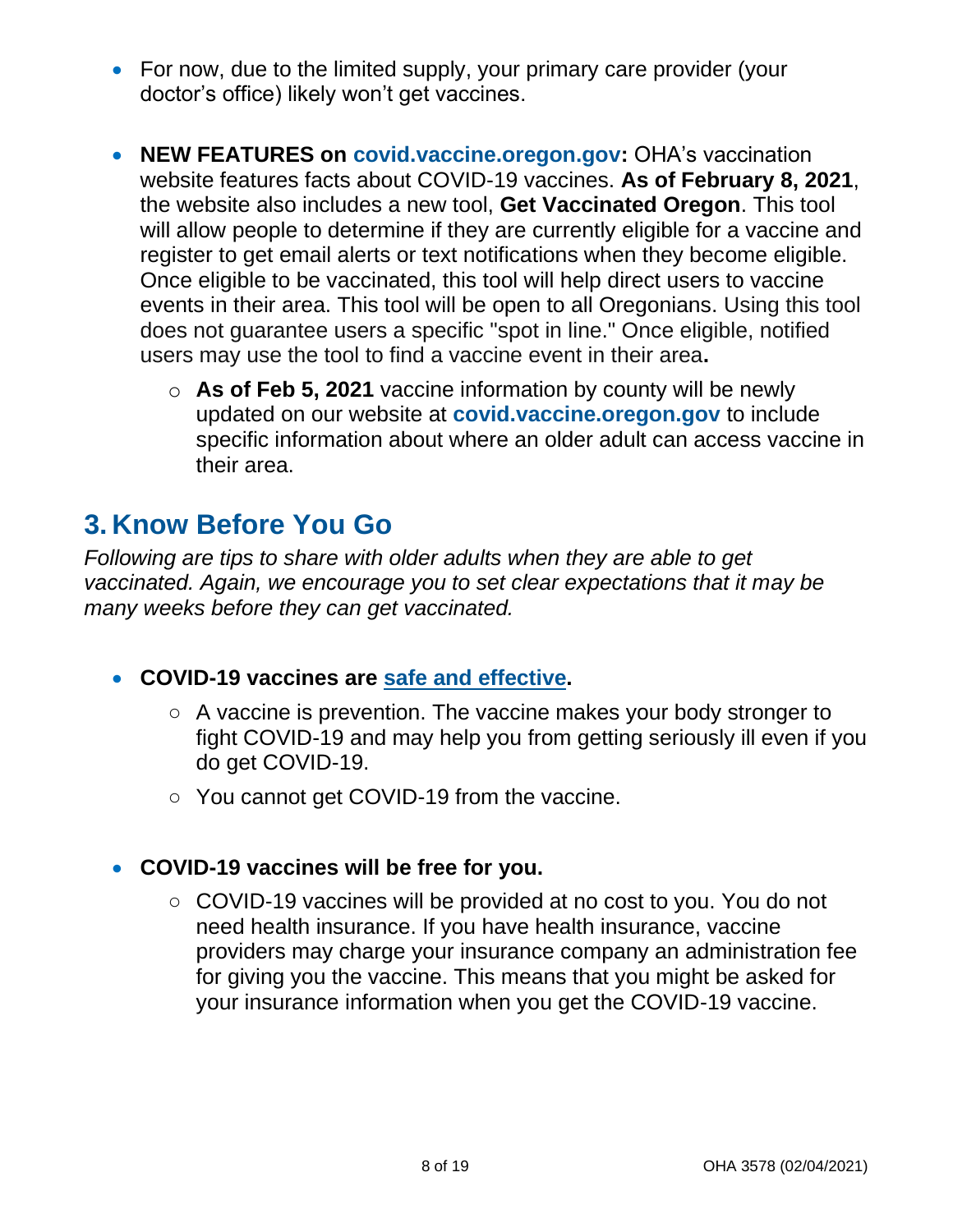#### • **Watch out for scams.**

○ Public health officials and health care providers will never ask for money, your bank account, credit card, or social security number. Offers to sell or ship doses of the vaccine are also a scam.

#### **After Vaccination**

- **You need to get two doses of the vaccine.** 
	- For most kinds of the vaccine, you will need to get two shots. You get the second shot 3 or 4 weeks after you get the first one. It is important for you to get both shots for the vaccine to work.
	- Talk to who gave you the first shot about when you can get your second shot. You should get your second dose at the same place you got your first one. Do this unless the nurse or doctor tells you to get your second dose somewhere else.
- **You will still need to wear a mask and socially distance after getting the vaccine for now.** 
	- Things can't go back to normal until enough people are vaccinated. But we don't know yet if a person who got both shots can still spread COVID-19. We don't want you to spread it to people who haven't yet been vaccinated. It is important to:
		- Keep wearing a mask
		- Stay 6 feet from others
		- Wash your hands
		- Not spend time with people you don't live with
		- Limit close contact to the people who live in your home

#### • **After COVID-19 vaccination, you may have some side effects.**

- These side effects often means the vaccine is working to keep your body healthy. After getting the COVID-19 vaccine, you will probably have a sore arm. You might have muscle aches, joint pain, tiredness, headache, chills, or maybe a fever. (Fever is less common.)
- Sometimes these side effects may stop you from doing your normal activities for a couple days. Most of these side effects should go away in a few days.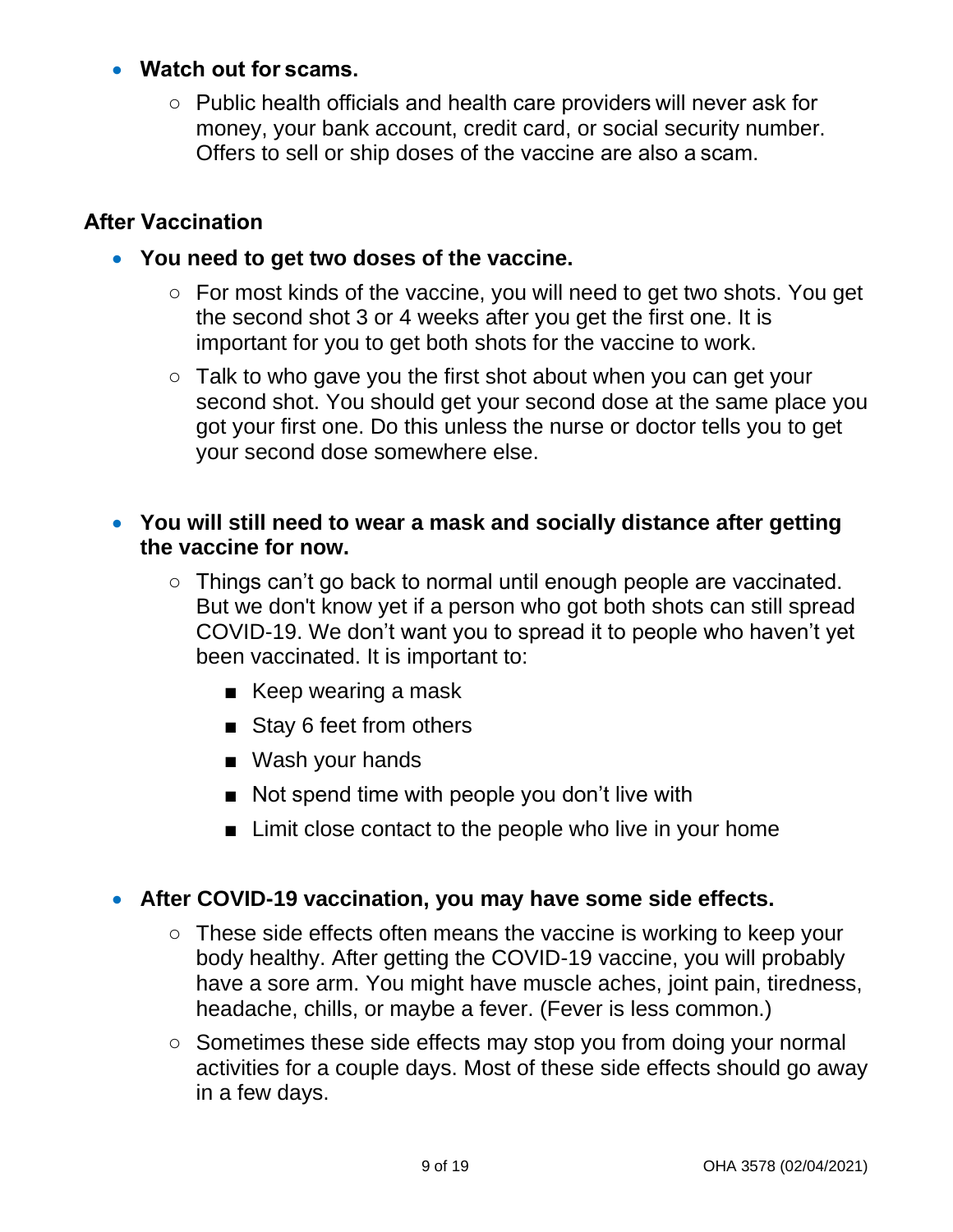#### • **CDC has developed a new tool, v-safe.**

- V-safe helps you track and report any side effects that you might have. V-safe will also remind you when it is time to get your second dose. Your vaccination site should give you more information on V safe. You can learn more at V-safe After Vaccination Health Checker **[www.cdc.gov/coronavirus/2019ncov/vaccines/safety/vsafe.html](http://www.cdc.gov/coronavirus/2019ncov/vaccines/safety/vsafe.html)**.
- **Your vaccine provider will give you a vaccination card – don't lose it!**
	- This card tells you what COVID-19 vaccine you got, the date you got it, where you got it, and when to get your second dose.

### <span id="page-9-0"></span>**4. Frequently Asked Questions**

*Following are questions you may receive from older adults. It is important to set expectations up front that there is simply not enough vaccine and it will likely be many weeks before they can get vaccinated.* 

- **1. Where can I get vaccinated?** Vaccines are scarce but there will eventually be enough for everyone who wants one. Right now, places that are giving vaccines—**when they have them**—include local public health authorities or their partners, hospitals and vaccination events. As the vaccine supply increases, you may be able to get vaccinated at other places. For now, due to the limited supply, your primary care provider (your doctor's office) likely won't get vaccines. You may also hear about vaccination events on the news. These events will have a way for you to make an appointment to get your shot.
- **2. How do I find out if I am eligible to get vaccinated?** Go to **[covidvaccine.oregon.gov](http://covidvaccine.oregon.gov/)** and use the **NEW Get Vaccinated Oregon tool.** It is designed to help you understand if you are eligible. You will want to register to get updates on vaccination opportunities. If you need help getting registered, ask someone to help or reach out to 211:
	- a. Text ORCOVID to 898211
	- b. Email **ORCOVID@211info.org**
	- c. Call 211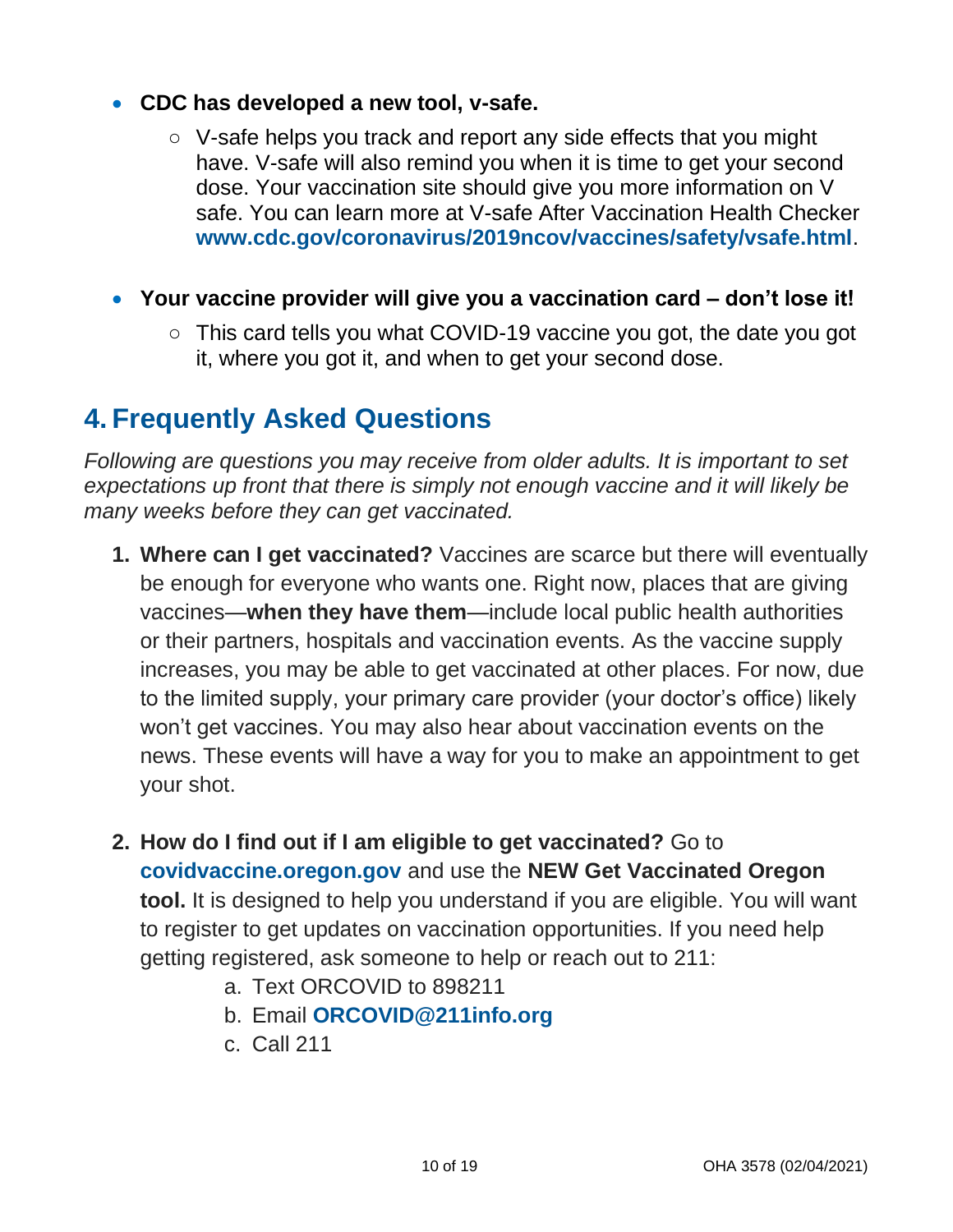**3. When can I get vaccinated?** As of February 8, [here is a list](https://sharedsystems.dhsoha.state.or.us/DHSForms/Served/le3527A.pdf) of who can get vaccinated. Most older adults will not be able to get appointments for a vaccine for the next few weeks. You've waited a long time. It's hard to wait but we ask that you please have patience. We are dependent on the federal vaccine supply. Some counties are still vaccinating other eligible adults and the federal vaccine supply is scarce.

### **4. Where can I go for more information?**

Go to **covidvaccine.oregon.gov**.

Text ORCOVID to 898211 to get text/SMS updates (English and Spanish only).

Email **ORCOVID@211info.org**.

If you can't get your COVID-19 vaccine question answered on the website, by text, or by email, call the call center at 211 or 1-866-698-6155. It is open from 6 a.m. to 7 p.m. daily, including holidays. Wait times may be long due to high call volumes. There is an option to get a call back rather than wait on hold. English and Spanish are spoken at the call center. Free interpretation is available for all other languages. TTY: Dial 711 or call 1- 866-698-6155.

**NEW FEATURES on [covid.vaccine.oregon.gov:](https://covidvaccine.oregon.gov/)** OHA's vaccination website features facts about COVID-19 vaccines. **As of February 8, 2021**, the website also includes a new tool, **Get Vaccinated Oregon**. This tool will allow people to determine if they are currently eligible for a vaccine and register to get email alerts or text notifications when they become eligible. Once eligible to be vaccinated, this tool will help direct users to vaccine events in their area. This tool will be open to all Oregonians. Using this tool does not guarantee users a specific "spot in line." Once eligible, notified users may use the tool to find a vaccine event in their area**.**

> ■ **As of Feb 5, 2021** vaccine information by county will be newly updated on our website at **[covid.vaccine.oregon.gov](https://covidvaccine.oregon.gov/)** to include specific information about where an older adult can access vaccine in their area.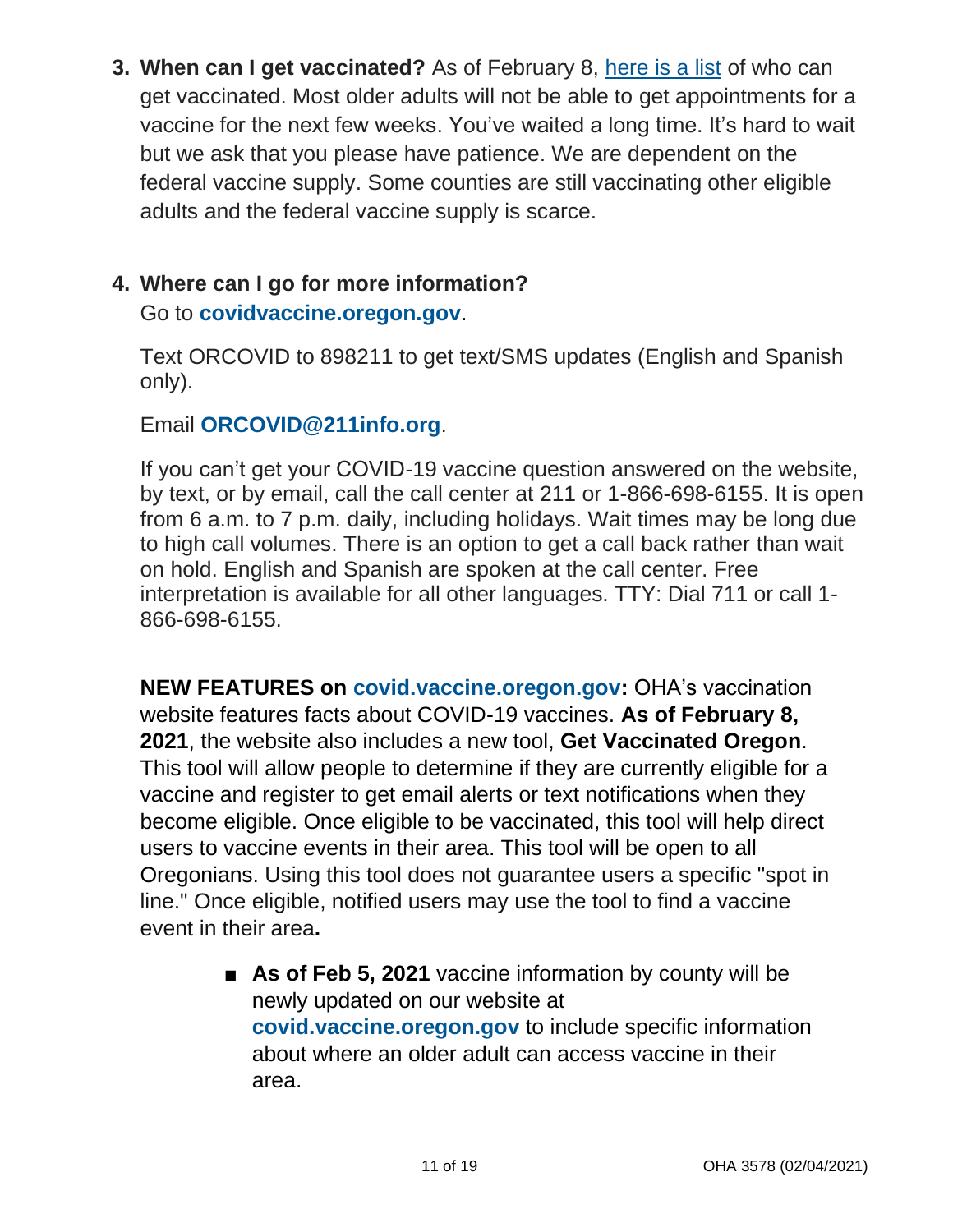- **5. What ID do I need to bring with me to prove my eligibility?** OHA does not require proof that someone vaccinated is eligible, and doesn't plan to request verification from vaccinating providers. Vaccine providers themselves may require an individual to declare, through a verbal declaration or in some other way, they are in an eligible group before they receive a vaccine. People will receive proof they've been vaccinated. Do not lose the card you are given.
- **6. How much will it cost? Do I need to have insurance to get a vaccine?**  COVID vaccines will be free for you. You do not need health insurance. If you have health insurance, vaccine providers may charge your insurance company an administration fee for giving you the vaccine. This means that you might be asked for your insurance information when you get the COVID vaccine. Vaccine providers cannot charge *you* for giving you a vaccine, but it is important that you bring your insurance information if you have health insurance.
- **7. I need help getting to a vaccine clinic. Can I be provided transportation to get vaccinated? How do I arrange for that?** If you are an Oregon Health Plan member and need a ride to get a vaccine, rides are free. Find the [OHP ride services](https://www.oregon.gov/oha/HSD/OHP/Pages/NEMT.aspx) in your area. You can also call your CCO [plan.](https://www.oregon.gov/oha/HSD/OHP/Pages/cco-plans.aspx)
- **8. Will I have to wait in line?** Many vaccination sites and events will ask you to pre-register so that they can safely manage the flow of patients. Large vaccine sites are also working to make sure their sites are accessible for older adults, particularly those who have mobility issues. But you also may have to wait. We encourage you to plan ahead.
- **9. I have a caregiver who helps me with my health care needs and doctor appointments. Can they also get vaccinated if they come with me?** Only if your caregiver is also eligible. If your caregiver is [part of a](https://sharedsystems.dhsoha.state.or.us/DHSForms/Served/le3527A.pdf)  [phase that is eligible,](https://sharedsystems.dhsoha.state.or.us/DHSForms/Served/le3527A.pdf) then they can get vaccinated anytime. If not, they are not eligible to get a vaccine yet.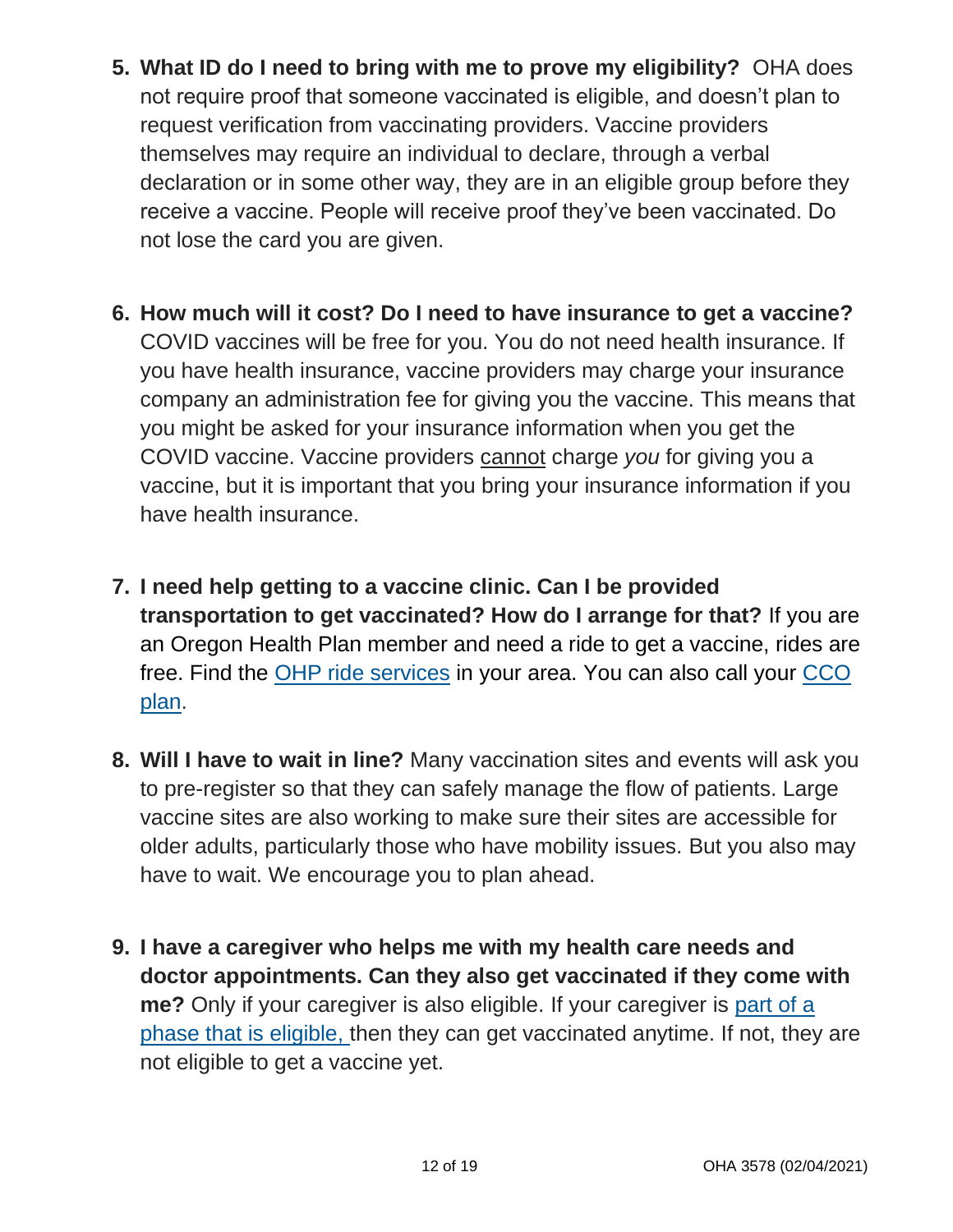#### **Vaccine Administration Questions**

**10. What happens after I get a vaccine?** You will still need to wear a mask and socially distance after getting the vaccine for now. Things can't go back to normal until enough people are vaccinated. We don't know yet if a person who got both shots can still spread COVID-19. We don't want you to spread it to people who haven't yet been vaccinated. It is important to keep wearing a mask, stay 6 feet from others, wash your hands, and not spend time with people you don't live with.

You will also need to get two doses of the vaccine. For most kinds of the vaccine, you will need to get two shots. You get the second shot 3 or 4 weeks after you get the first one. It is important for you to get both shots for the vaccine to work. Talk to who gave you the first shot about when you can get your second shot. You should get your second dose at the same place you got your first one. Do this unless the nurse or doctor tells you to get your second dose somewhere else. You need to make sure your second dose is the same brand as your first vaccine dose.

- **11. What if I get exposed to COVID-19 after my first dose?** If you are exposed to COVID, you should follow the public health guidelines and stay home for 14 days even if you've gotten your first shot.
- **12. How long will I need to be observed for after I am vaccinated?** You will be observed for 15-30 minutes. This means you need to wait where you got your shot so the vaccine provider can watch you to make sure you're feeling okay.
- **13. What are the vaccine side effects?** After getting the COVID-19 vaccine, you will probably have a sore arm. You might have muscle aches, joint pain, tiredness, headache, chills, or maybe a fever. (Fever is less common.) This often means the vaccine is working to keep your body healthy. These are normal signs that your body is building protection. Sometimes these side effects may stop you from doing your normal activities for a couple days. Most of these side effects should go away in a few days.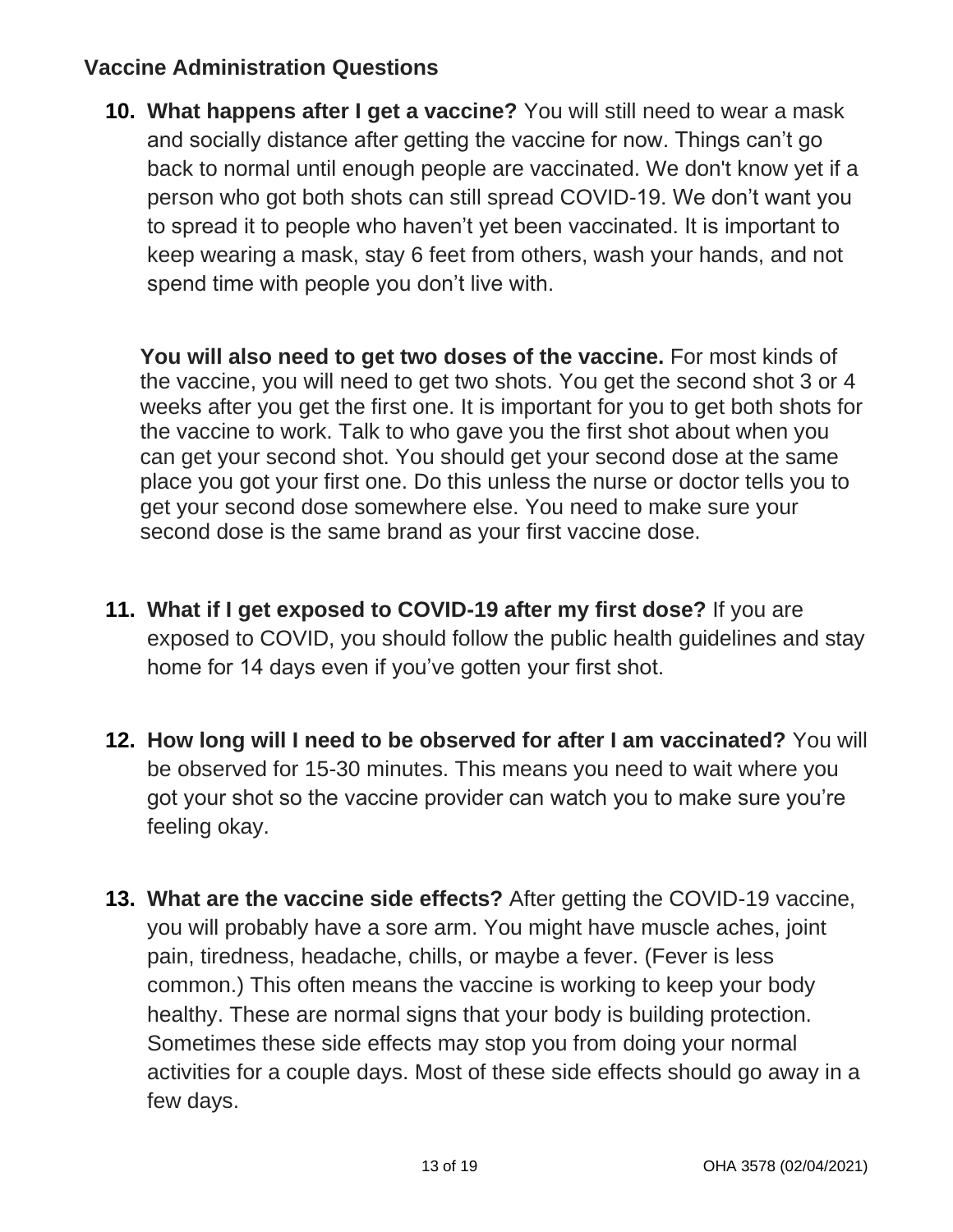- **14. Who should I call if I have side effects: the vaccination site or my primary care provider?** Side effects are common after COVID-19 vaccination. If you have concerns about any side effects after you leave the vaccination site, you should contact your primary care provider. Or you can go to an urgent care or emergency facility.
- **15. Will I need to keep wearing a mask and being physically distant?** You will still need to wear a mask and socially distance after getting the vaccine for now. Things can't go back to normal until enough people are vaccinated. However, we don't know yet if a person who got both shots can still spread COVID-19. We don't want you to spread it to people who haven't yet been vaccinated. It is important to keep wearing a mask, stay 6 feet from others, wash your hands, and not spend time with people you don't live with.

### <span id="page-13-0"></span>**5. Template Email**

*This template email can be used and adapted for your needs to send information to older adults you serve. It is important to set expectations up front when you are communicating about getting vaccinated.* 

Dear [Name],

We want to let you know that this month, older adults can start getting their COVID-19 vaccines. Getting vaccinated against COVID-19 is one of the best ways to protect yourself, your family, and your community.

**Every older Oregonian will be able get a vaccine, but most will not get their shots for many weeks.** In the coming weeks, we know there will be more older adults who want to get vaccinated than available vaccine. State health officials think it will take weeks to vaccinate more than 7 in 10 adults aged 65 and older. Until the federal vaccine supply increases, there is a shortage of vaccine.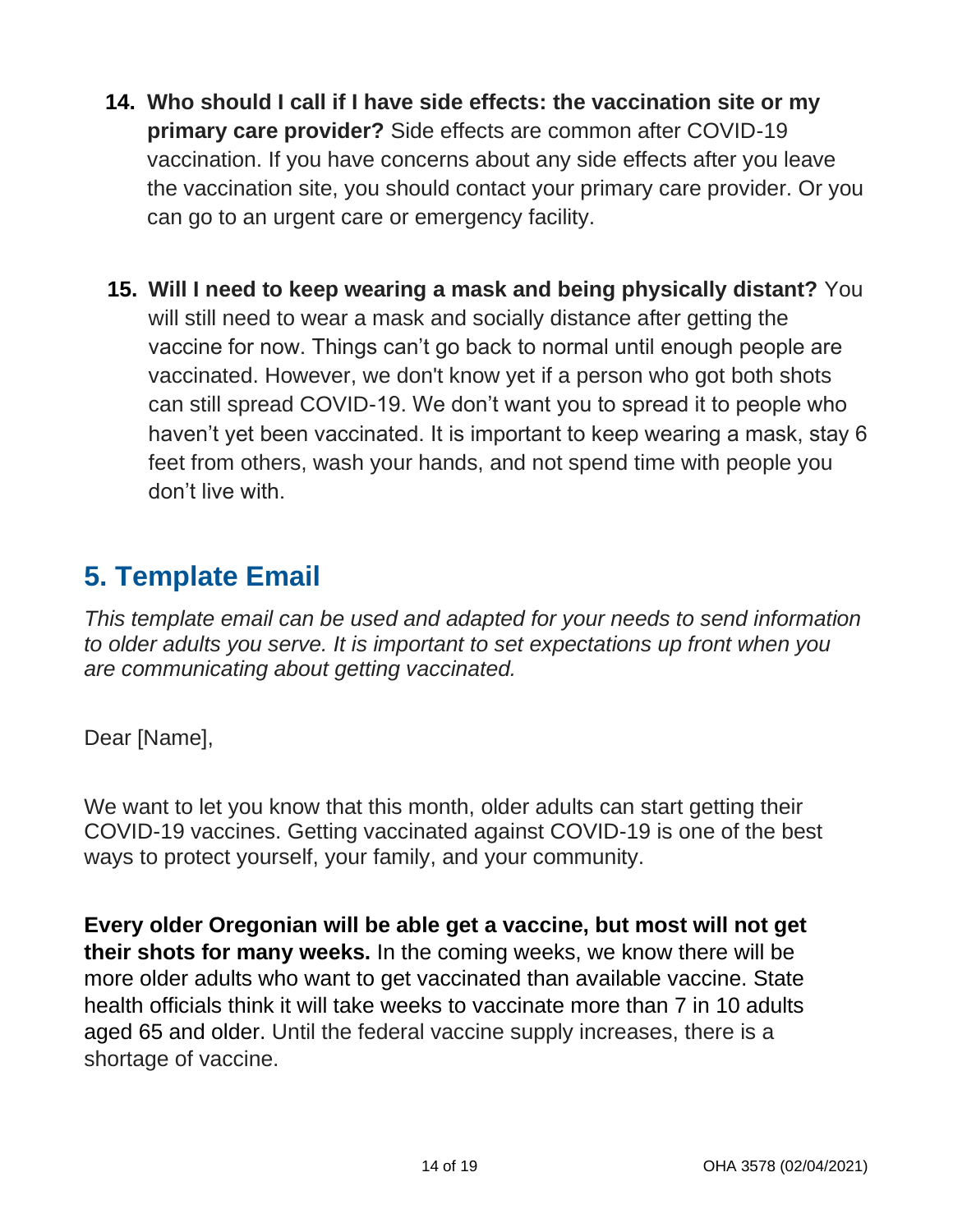This means you might be in a group that *can* get a vaccine, but still have to wait. We are doing everything we can to get individuals access to the vaccine as soon as possible.

The state and vaccine partners are asking all adults to have patience. We know there are other people who are still waiting for their vaccines. Eventually, everyone who wants a vaccine will get one, it is just going to take time.

The vaccine is free for everyone in Oregon.

Here's when older adults in Oregon are eligible to get the vaccine:

- People age 80 and older, starting February 8
- People age 75 and older, starting February 15
- People age 70 and older, starting February 22
- People age 65 and older, starting March 1

To find out if you are eligible and where you can go to get vaccinated:

- **Visit** covidvaccine.oregon.gov
- **Text** ORCOVID to 898211
- **Email [ORCOVID@211info.org](mailto:ORCOVID@211info.org)**
- **Call** 211 or 1-866-698-6155
- (TTY: dial 711 or call 1-866-698-6155)

**NEW FEATURE:** On February 8, 2021, the Oregon Health Authority will launch a new tool at **[covidvaccine.oregon.gov](http://covidvaccine.oregon.gov/)** called **Get Vaccinated Oregon**. This tool will allow people to determine if they are currently eligible for a vaccine and register to get email alerts or text notifications when they become eligible. Once eligible to be vaccinated, this tool will help direct users to vaccine events in their area. This tool will be open to all Oregonians. Using this tool does not guarantee users a specific "spot in line." Once eligible, notified users may use the tool to find a vaccine event in their area**.**

We know you may have questions about the COVID-19 vaccine. Please know the vaccines have been tested to make sure they are safe and effective. The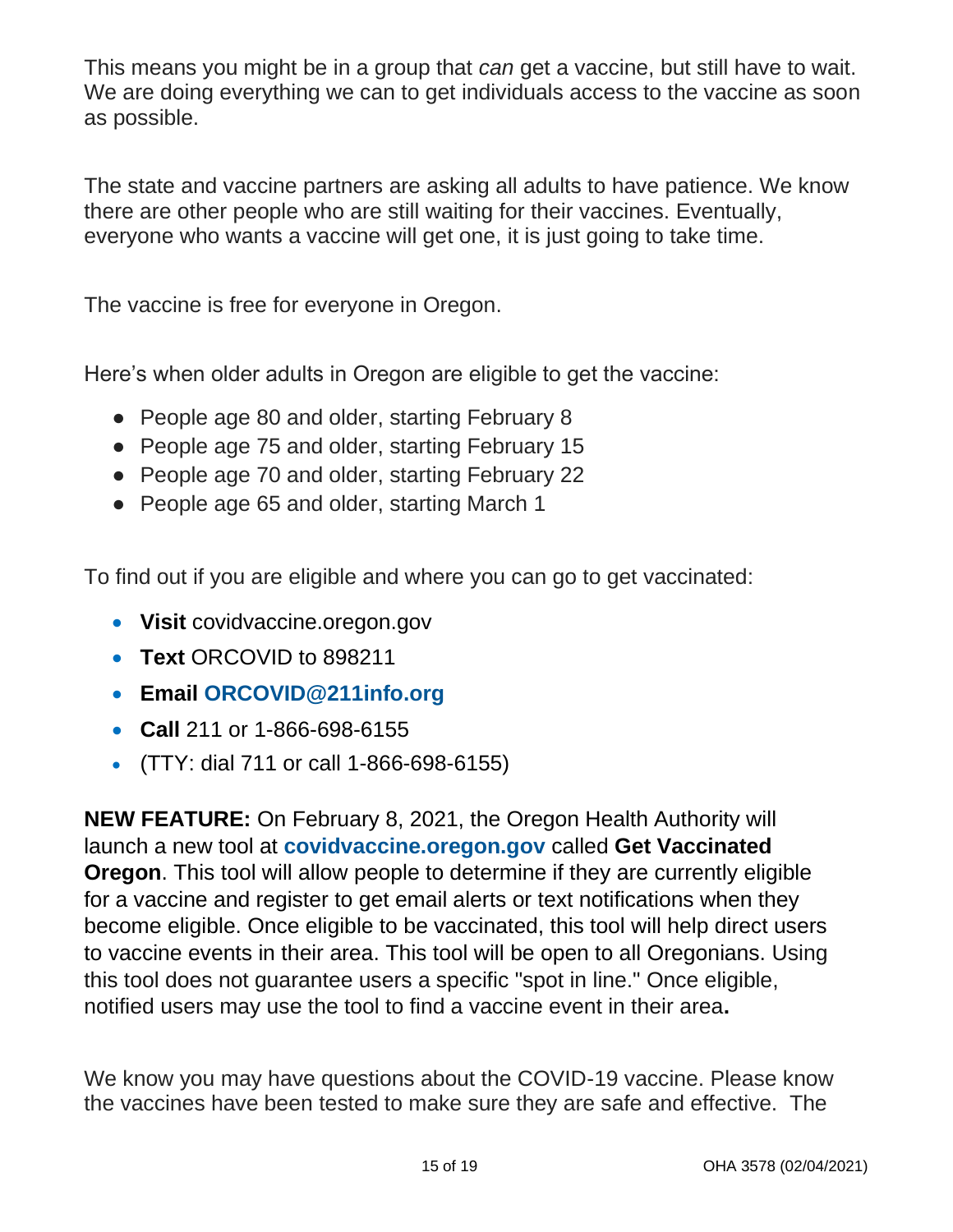U.S. Food and Drug Administration (FDA) has granted Emergency Use Authorizations (EUA) for the COVID-19 vaccines because the data, from large clinical trials, showed they were safe and effective. The known and potential benefits from the vaccine outweigh the known and potential harms from getting COVID-19.

We are also here to help answer your questions.

Sincerely,

[Name of organization leader]

### <span id="page-15-0"></span>**6. Newsletter blurb**

*Include information like this in e-newsletters to older adults. Setting expectations is critical to do up front.*

Adults age 80 and older can start getting a COVID-19 vaccine this month. Getting vaccinated against COVID-19 is one of the best ways to protect yourself, your family, those who are close to you, and your community. **It will be many weeks until most older adults can get a vaccine.** It is important to understand that while they are eligible to get the vaccine, it will take many weeks before there is enough vaccine for everyone in this age group. State officials believe it will take weeks to vaccinate all older adults. The vaccine is free for everyone in Oregon.

To find out when you are eligible and where you can go to get vaccinated:

- **Visit** covidvaccine.oregon.gov
- **Text** ORCOVID to 898211
- **Email [ORCOVID@211info.org](mailto:ORCOVID@211info.org)**
- **Call** 211 or 1-866-698-6155 (TTY: dial 711 or call 1-866-698-6155)

**NEW FEATURE:** On February 8, 2021, the Oregon Health Authority will launch a new tool at **[covidvaccine.oregon.gov](http://covidvaccine.oregon.gov/)** called **Get Vaccinated Oregon**. This tool will allow people to determine if they are currently eligible for a vaccine and register to get email alerts or text notifications when they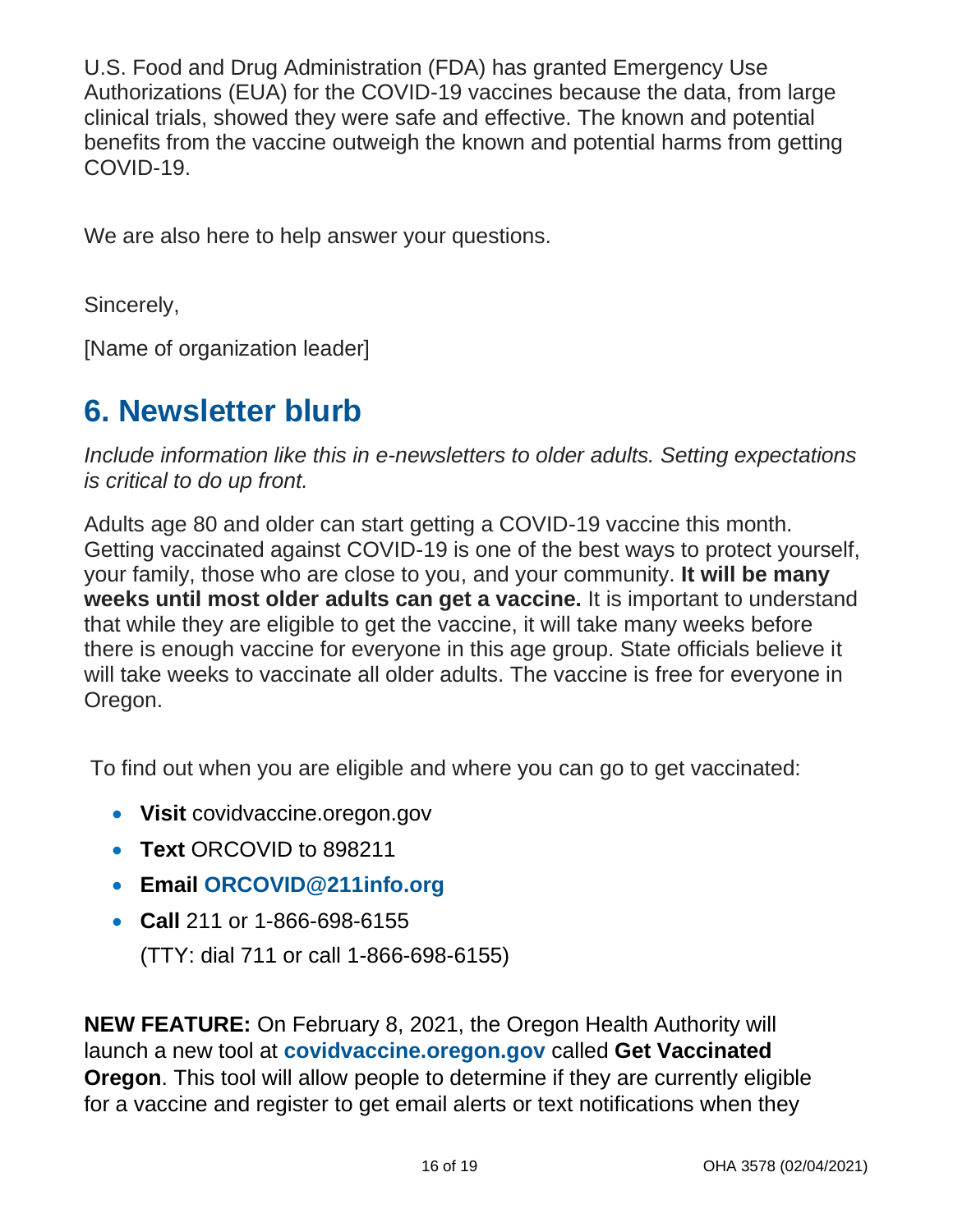become eligible. Once eligible to be vaccinated, this tool will help direct users to vaccine events in their area. This tool will be open to all Oregonians. Using this tool does not guarantee users a specific "spot in line." Once eligible, notified users may use the tool to find a vaccine event in their area**.**

## <span id="page-16-0"></span>**7. Social cards/infographic copy**

*Here are some social media posts that you can share out on your social media channels. In every message, please be sure to set expectations that there is not enough vaccine and that it will likely take many weeks before they can get vaccinated.* 

When older adults can start getting a COVID-19 vaccine:

| Age   | <b>Starting</b> |
|-------|-----------------|
| $80+$ | Feb. 8          |
| $75+$ | Feb. 15         |
| $70+$ | Feb. 22         |
| $65+$ | Mar. 1          |

**[covidvaccine.oregon.gov](http://covidvaccine.oregon.gov/)** Text ORCOVID to 898211 Call 211

**Can I get a COVID-19 vaccine? Where do I go?**

**Visit** covidvaccine.oregon.gov **Text** ORCOVID to 898211 **Email [ORCOVID@211info.org](mailto:ORCOVID@211info.org) Call** 211 or 1-866-698-6155 (TTY: dial 711 or call 1-866-698-6155)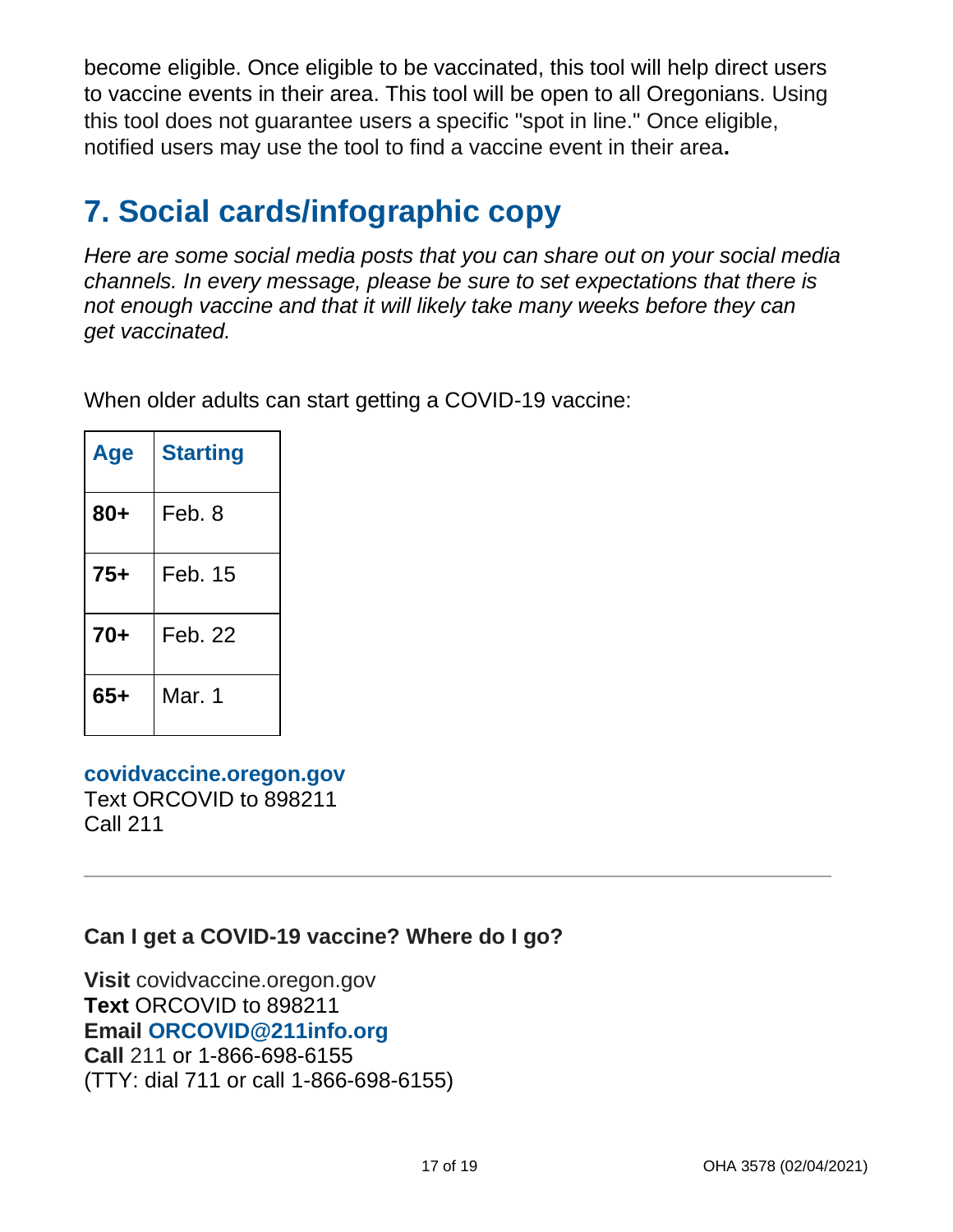#### **Know Before You Go**

COVID-19 vaccines are:

- safe and effective
- free for you

**[covidvaccine.oregon.gov](http://covidvaccine.oregon.gov/)** Text ORCOVID to 898211 Call 211

#### **You need to get 2 doses of the vaccine.**

It is important to get both shots for the vaccine to work.

Get the second shot 3 or 4 weeks after the first one. Get both shots at the same place.

#### **[covidvaccine.oregon.gov](http://covidvaccine.oregon.gov/)**

Text ORCOVID to 898211 Call 211

**You will still need to wear a mask and socially distance after getting the vaccine for now.**

- Keep wearing a mask
- Stay 6 feet from others
- Wash your hands
- Don't spend time with people with whom you don't live

Things can't go back to normal until enough people are vaccinated.

**[covidvaccine.oregon.gov](http://covidvaccine.oregon.gov/)** Text ORCOVID to 898211 Call 211